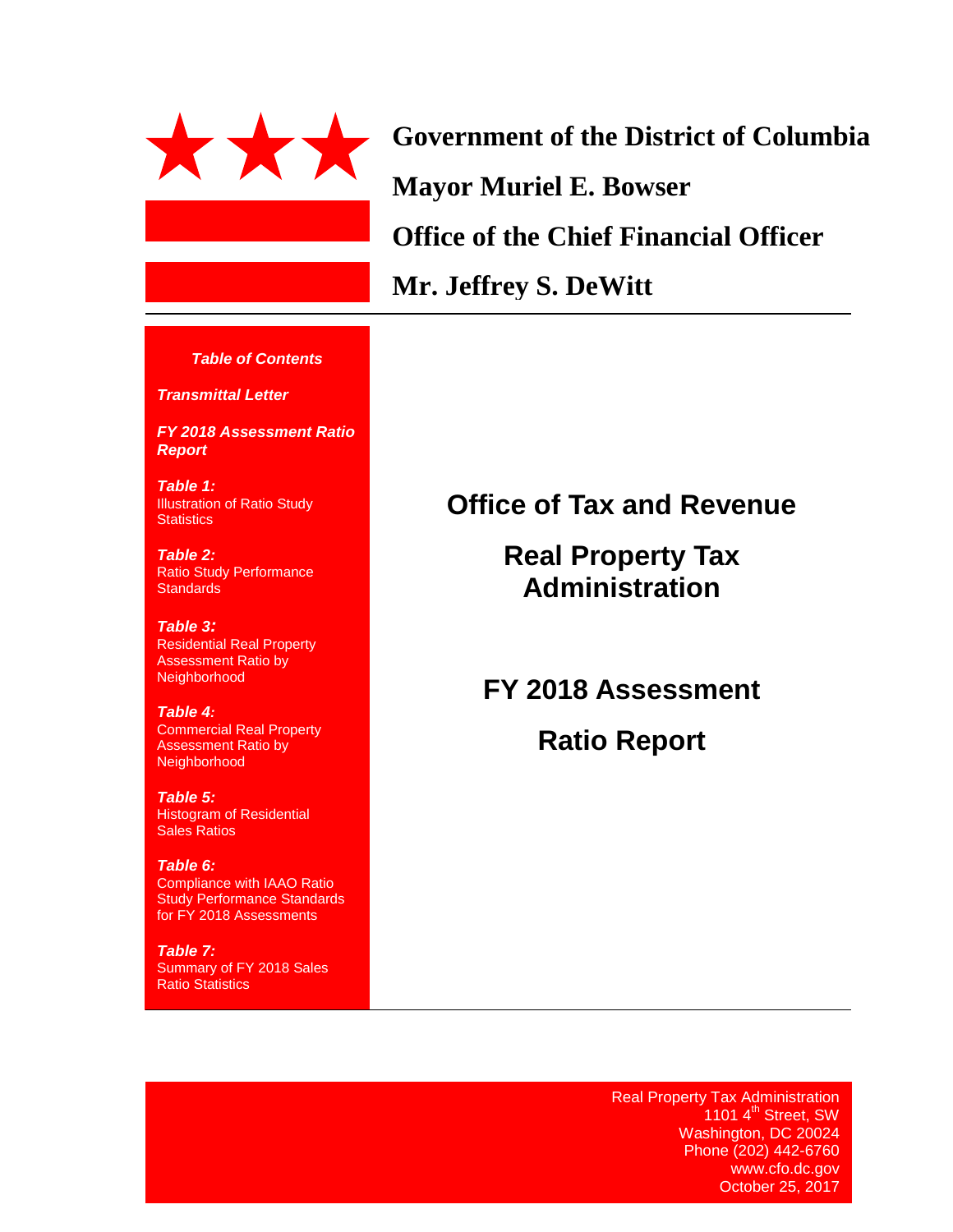

**Government of the District of Columbia Office of the Chief Financial Officer Office of Tax and Revenue**

October 25, 2017

The Honorable Muriel E. Bowser Mayor of the District of Columbia

and

The Honorable Phil Mendelson

Chairman of the Council of the District of Columbia

Dear Mayor Bowser and Chairman Mendelson:

In accordance with D.C. Code § 47-823(c), I am pleased to submit the Office of Tax and Revenue's (OTR) Fiscal Year 2018 Assessment Ratio Report. This report measures the quality of real property assessments within the District of Columbia.

Uniform and accurate assessments for similar properties are the foundation of fair property taxation. District law and the Federal Constitution require that all real property subject to property taxation be assessed uniformly. District law also requires that assessments be based on the estimated market value (fair market value) of the property. Therefore, uniformity and market value are the standards used to measure the quality of the assessment work performed by the Real Property Tax Administration.

This report measures assessment quality by looking at the most recent reassessment program and comparing the results of that effort to actual market conditions. District law requires that all real property be assessed annually, and this reassessment resulted in approximately 199,300 reassessment notices being issued in February 2017 effective for Fiscal Year 2018. These reassessments reflected OTR's estimate of property values as of January 1, 2017. To provide an objective performance measure of that work, this report tests those reassessment results against actual property sales for the 12 months in calendar year 2016.

OTR is guided by national standards for measuring property assessment quality, as promulgated by the International Association of Assessing Officers. Those national standards and our compliance therewith are discussed in this report. The data show that the District has acceptable levels and uniformity of assessments.

I hope that you find this report useful and informative. Please feel free to contact me to share any suggestions that you may have to improve this report or the assessment process in the District of Columbia.

Sincerely,

Keith Richardson Deputy Chief Financial Officer Office of Tax and Revenue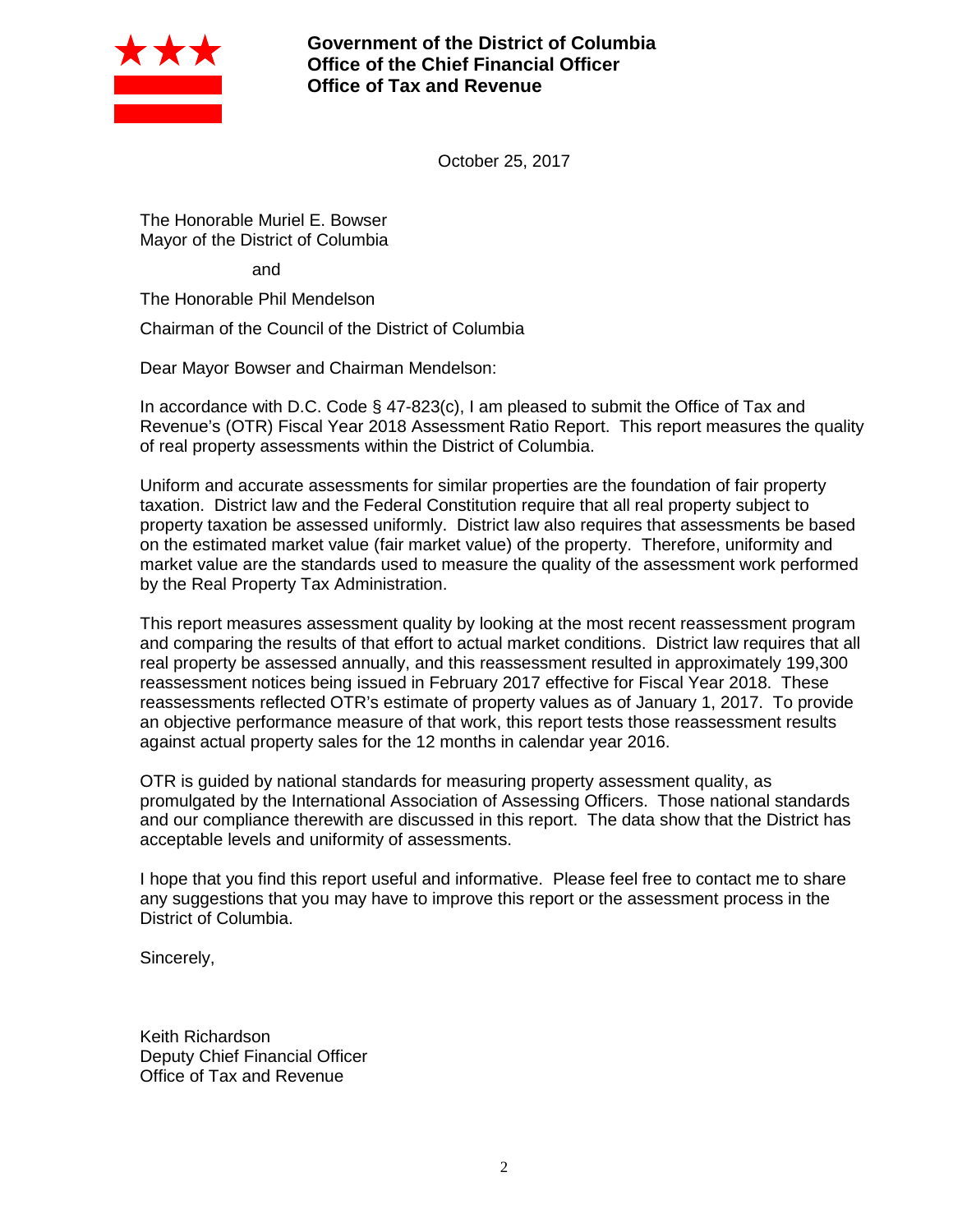# **FY 2018 ASSESSMENT RATIO REPORT**

# *Overview*

The Office of Tax and Revenue's (OTR) Real Property Tax Administration (RPTA) assesses real property for purposes of property taxation. A portion of all properties will be physically reviewed each year. During the review, RPTA appraisers will visit properties to verify property characteristics existing in our current assessment records. The characteristics include property type, size, quality of construction, condition of structure and any new improvements.

For Fiscal Year (FY) 2018, the District assessed 204,500 properties. The magnitude of the reassessment requires the use of mass appraisal techniques. In using the mass appraisal technique, an RPTA appraiser values all properties in an entire neighborhood at a time with standardized appraisal method(s) and statistical testing. This is in contrast with the practice of a fee appraiser, who is concerned with valuing one property at a time.

When real property is transferred, the deed and transfer documents are filed with the Recorder of Deeds of the District of Columbia. These documents are imaged, used as a record to change ownership on the assessment roll, and used to capture sales information. RPTA's Assessment Division reviews all deeds and property sales prices after the deed transferring the property is recorded. In the appraiser's review and analysis of the sales, the appraiser will develop land rates, depreciation tables, and sales analysis and market analysis reports. After completing the analysis, the appraiser applies the factors uniformly throughout the neighborhood to value all comparable properties.

Supervisory personnel carefully review each RPTA appraiser's work, and the RPTA appraiser's work is also scrutinized by individual property owners. We are continually striving for higher quality in assessment uniformity. Our quality control program begins with the individual appraiser and the appraiser's immediate supervisor. As work is completed, each supervisor reviews the analysis, making revisions or approving the work. When the appraiser completes the revaluation, the supervisor makes a random check using procedural and data editing reports. Following the completion of the revaluation, various computer edits are made to ensure good valuation quality.

A measurement of quality is the assessed value/sale price ratio. A ratio is the relationship between two numbers; in this case it is the relationship between the assessed value and sale price. The ratio measures how closely our values compare to the actual sales prices. The assessed value/sale price ratio indicates the typical level of assessment. Real estate markets are imperfect markets; there will always be properties that sell for more, or less than what can be anticipated due to factors such as sales between people unfamiliar with the market or buyers willing to pay extra for a unique property, among other reasons.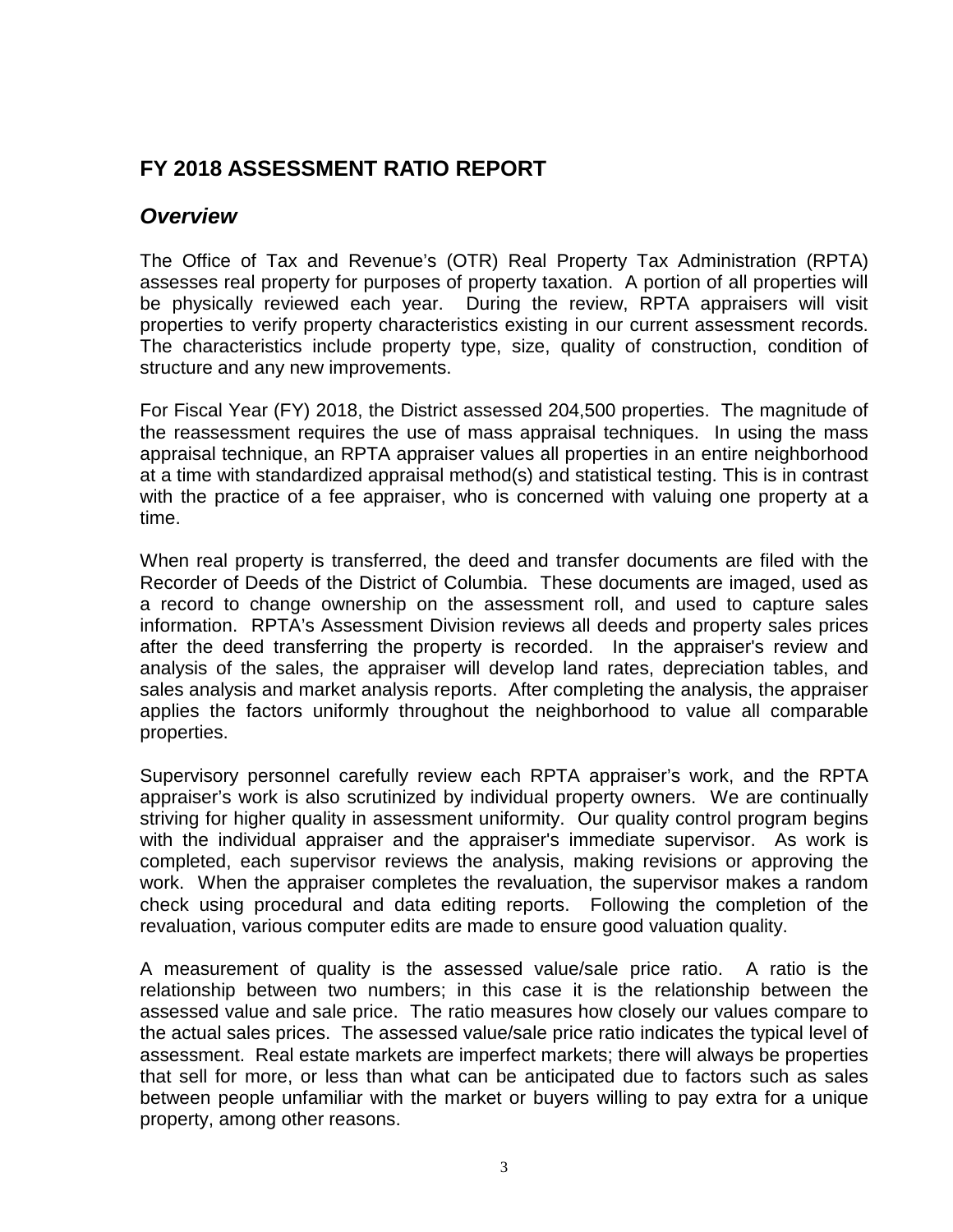In mass appraisal and assessment ratio studies, we are not only concerned with the typical level of assessment as indicated by the assessed value/sale price levels (ratios), but also the degree of spread, or variation, from the typical ratio. One such statistical measurement of variation is called the coefficient of dispersion (COD). The lower the COD, the more uniform the assessments.

Subsequent portions of this report provide detailed explanation of the statistical terms as applied to assessment administration and quality control, and explain the International Association of Assessing Officers' (IAAO) Standard of Performance for ratio studies.

# *RATIO STATISTICS*

The purpose of this ratio study is to test the quality of the assessment product of the properties most recently valued. From our most recent valuation, we have performed many ratio studies examining neighborhoods, types of structures, age of structures, etc. We use ratio studies as a performance gauge that includes several measures of central tendency. A measure of central tendency indicates the typical level of assessments to actual selling prices of real estate. These may be the average of the assessed value/sale price ratios, the weighted average of the assessed value/sale price ratios or the median of the assessed value/sale price ratios. The average assessed value/sale price ratio is simply the average of all the ratios in the sample. The weighted assessed value/sale price ratio is the result of dividing the total of the assessments by the total of the sale prices. The median assessed value/sale price ratio is the midpoint ratio of all ratios after the ratios are arrayed from highest to lowest.

While several measures of central tendency may be calculated (average, median, and weighted average), the median is less affected by extreme ratios. Therefore, IAAO observes in its standards that the median is generally the preferred measure of central tendency for monitoring assessment performance. For this reason, median ratios are used in this study to measure compliance with IAAO standards.

In addition to the general level of assessments, we are also concerned with the relative spread or variation that individual ratios depart from the typical ratio. This is measured by the coefficient of dispersion. The coefficient of dispersion is calculated by dividing the average absolute deviation by the median ratio. To calculate the average absolute deviation, subtract the median ratio from the individual ratios and add all the results, ignoring positive or negative signs, and then divide the sum by the number of ratios. The acceptable level for the coefficient of dispersion depends upon the type of properties being reviewed. According to IAAO, coefficients of dispersion should typically be 20% or less, depending on the types of properties being valued.

Another statistical measure used to gauge assessment uniformity is the Price-Related Differential (PRD). The PRD tests to see if higher and lower valued properties are assessed at the same level. PRD is calculated by dividing the mean ratio by the weighted mean ratio. PRDs should range between 0.98 and 1.03, except for very small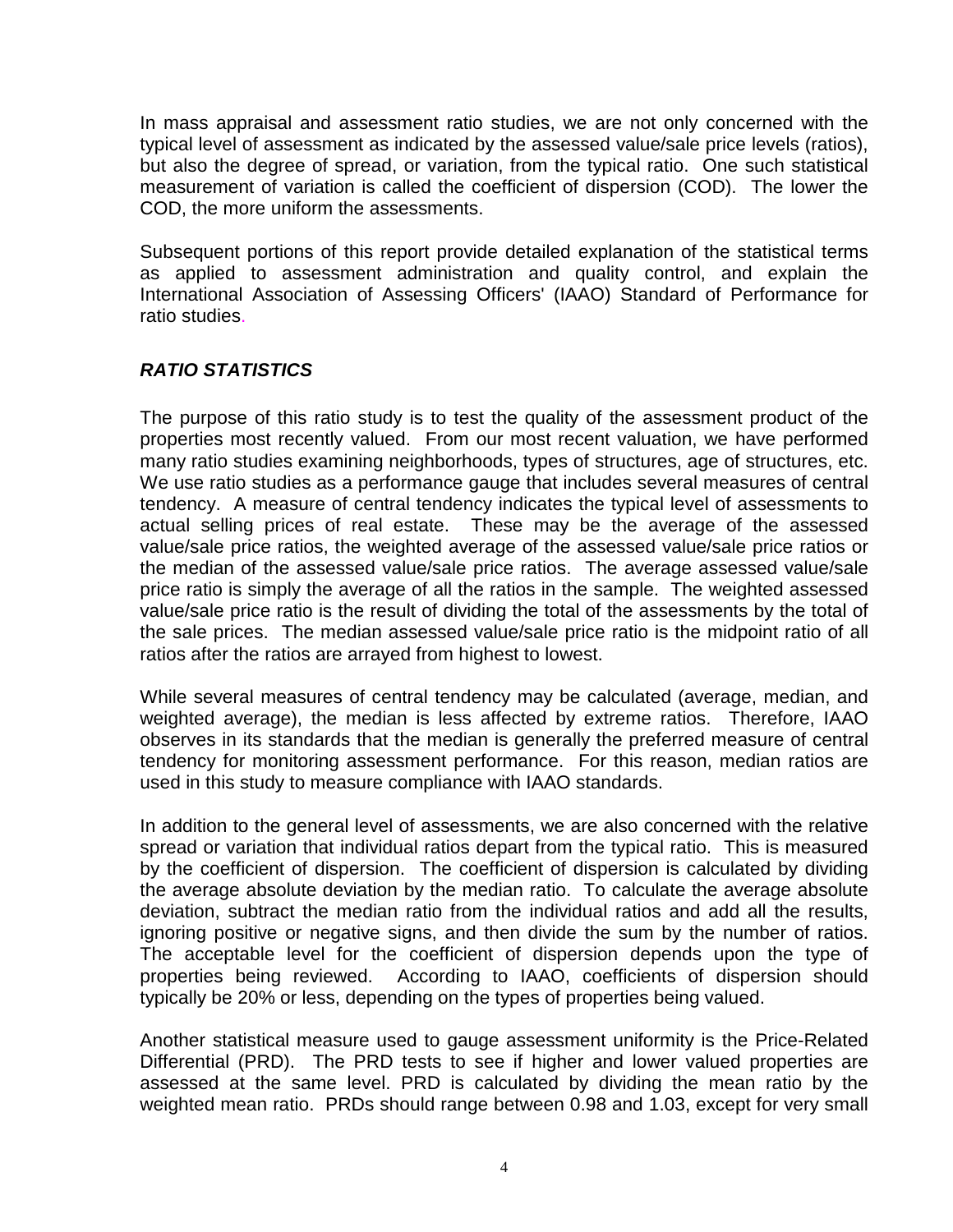samples. For example, a PRD of 1.03 indicates an under-valuation of high-priced properties, while a PRD of 0.98 shows an under-valuation of low-priced properties.

The central tendency statistics discussed above (mean, median, weighted-mean) are called "point estimates" because they are single numbers used to estimate values for all properties in the District. To ensure that the sample values accurately represent the population an additional test can be performed - the confidence interval.

The confidence interval can be defined as "a range of values that are believed with a particular probability to contain the true or actual average population value." If the range of values determined by the confidence interval overlaps into the IAAO standard established for the statistic (0.90 to 1.10) we cannot reject the hypothesis that the median ratio complies with IAAO standards. If, on the other hand, the confidence interval does not overlap the desired range, we can conclude with 95% probability that assessments fail to meet the IAAO standard.

The confidence intervals measure the degree of precision of assessment levels derived from measuring the mean, median and weighted mean of statistical samples.

Other descriptive statistical methods that may be used to analyze the assessment product are frequency distributions, scatter diagrams and coefficients of variation. Due to the scope of this report, we have not fully examined these methods here. For further information on statistics relating to assessments, IAAO's publication, "Property Assessment Valuation," is recommended.

Table 1 of this report illustrates a demonstration ratio study report.

## *Table 1*

|                | Parcel | <b>Appraised</b> | <b>Sale</b> |       |                                    |                |
|----------------|--------|------------------|-------------|-------|------------------------------------|----------------|
| Rank           | #      | value            | price*      | Ratio | <b>Statistic</b>                   | <b>Result</b>  |
| 1              | 9      | \$87,200         | \$138,720   | 0.629 | Number (n)                         | 17             |
| $\overline{2}$ | 10     | \$38,240         | \$59,700    | 0.641 | Total appraised value              | \$1,455,330    |
| 3              | 11     | \$96,320         | \$146,400   | 0.658 | Total sale price                   | \$1,718,220    |
| 4              | 12     | \$68,610         | \$99,000    | 0.693 | Average appraised value            | \$85,608       |
| 5              | 13     | \$32,960         | \$47,400    | 0.695 | Average sale price                 | \$101,072      |
| 6              | 14     | \$50,560         | \$70,500    | 0.717 |                                    |                |
| 7              | 15     | \$61,360         | \$78,000    | 0.787 | Mean ratio                         | 0.827          |
| 8              | 16     | \$47,360         | \$60,000    | 0.789 | Median ratio                       | 0.820          |
| 9              | 17     | \$56,580         | \$69,000    | 0.820 | Weighted mean ratio                | 0.847          |
| 10             | 18     | \$47,040         | \$55,500    | 0.848 |                                    |                |
| 11             | 19     | \$136,000        | \$154,500   | 0.880 | Coefficient of dispersion          | 14.5           |
| 12             | 20     | \$98,000         | \$109,500   | 0.895 | Price-related differential         | 0.98           |
| 13             | 21     | \$56,000         | \$60,000    | 0.933 | 95% conf. int. median (two-tailed) | 0.695 to 0.933 |
| 14             | 22     | \$159,100        | \$168,000   | 0.947 |                                    |                |
| 15             | 23     | \$128,000        | \$124,500   | 1.028 |                                    |                |
| 16             | 24     | \$132,000        | \$127,500   | 1.035 |                                    |                |
| 17             | 25     | \$160,000        | \$150,000   | 1.067 |                                    |                |

## *Illustration of Ratio Study Statistics*

\* No outlier trimming or adjusted sale price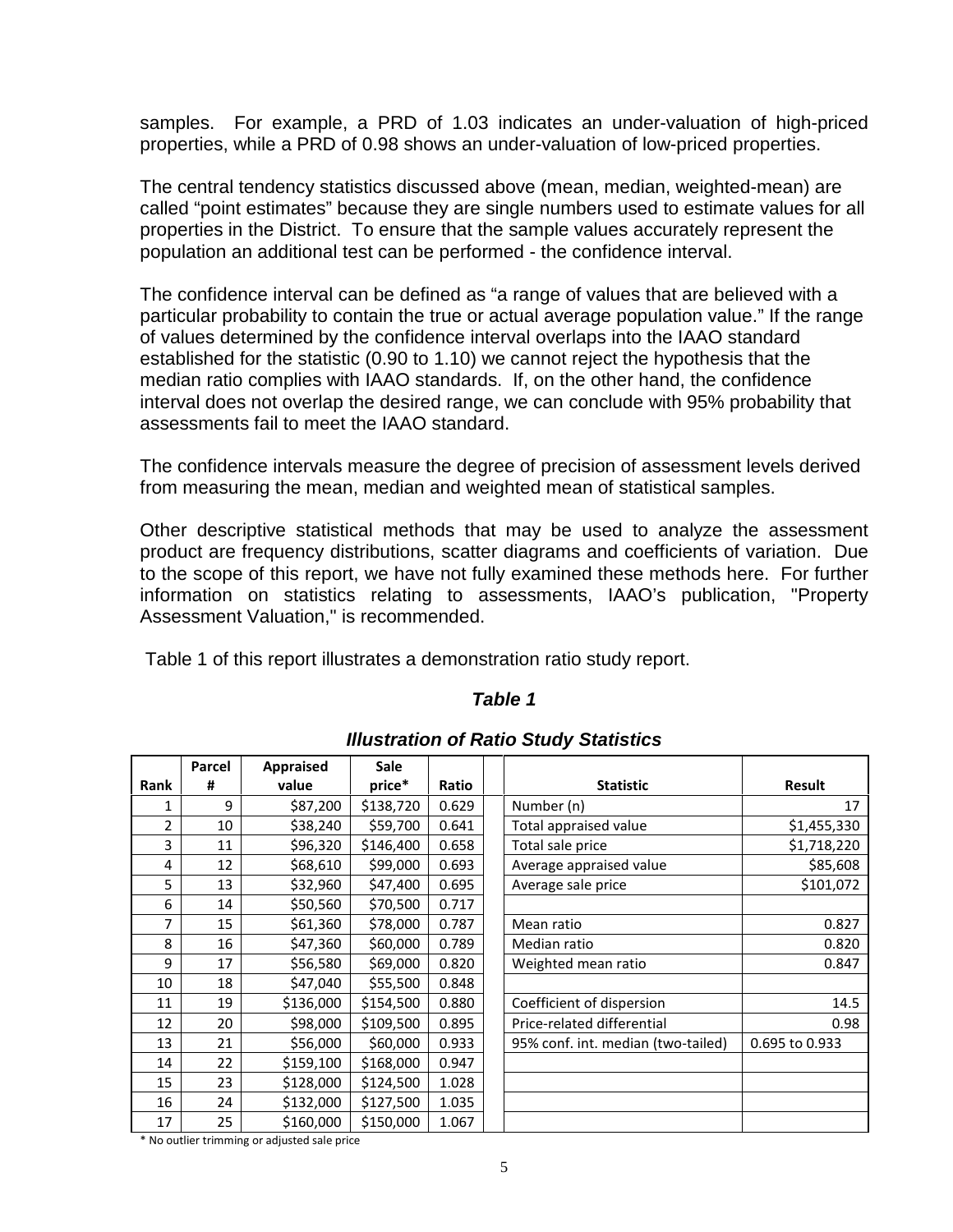## *RATIO STUDY STANDARDS - VALUES TO SALE PRICES*

International Association of Assessing Officers (IAAO) is a professional organization of assessing officials that provides educational programs, assessment administration standards and research on assessment and tax policy issues. IAAO has developed numerous standards and texts on assessments and assessment administration. Additionally, the organization is a founding member of the Appraisal Foundation that developed the Uniform Standards of Professional Appraisal Practice (USPAP).

The IAAO's Standard on Ratio Studies was first published in September 1990 and was revised in April 2013. The IAAO standards are advisory in nature and provide guidance to those performing ratio studies in the mass appraisal field regarding design, statistics, performance measures and related issues in conducting ratio studies. The RPTA uses the fundamental ratio statistical measures of IAAO standards, and is guided by the criteria of IAAO's Assessment Ratio Performance Standards, to judge the performance of the District's reassessments. See Table 2 below.

#### *Table 2*

| <b>General Property Class</b>                                        | Jurisdiction Size/Profile/Market Activity                                     | <b>COD Range</b> |
|----------------------------------------------------------------------|-------------------------------------------------------------------------------|------------------|
| Residential improved (single family                                  | Very large jurisdictions/densely populated/newer properties/active markets    | 5.0to10.0        |
| dwellings, condominiums, manuf.                                      | Large to mid-sized jurisdictions/older & newer properties/less active markets | 5.0to 15.0       |
| housing, 2-4 family units)                                           | Rural or small jurisdictions/older properties/depressed market areas          | 5.0to20.0        |
| Income-producing properties (commercial,<br>industrial, apartments,) | Very large jurisdictions/densely populated/newer properties/active markets    | 5.0to 15.0       |
|                                                                      | Large to mid-sized jurisdictions/older & newer properties/less active markets | 5.0to20.0        |
|                                                                      | Rural or small jurisdictions/older properties/depressed market areas          | 5.0to25.0        |
|                                                                      | Very large jurisdictions/rapid development/active markets                     | 5.0to15.0        |
| Residential vacant land                                              | Large to mid-sized jurisdictions/slower development/less active markets       | 5.0to20.0        |
|                                                                      | Rural or small jurisdictions/little development/depressed markets             | 5.0to25.0        |
|                                                                      | Very large jurisdictions/rapid development/active markets                     | 5.0to20.0        |
| Other (non-agricultural) vacant land                                 | Large to mid-sized jurisdictions/slower development/less active markets       | 5.0to25.0        |
|                                                                      | Rural or small jurisdictions/little development/depressed markets             | 5.0to30.0        |

#### *IAAO's Ratio Study Performance Standards*

*These types ofproperty areprovidedfor general guidanceonly andmay notrepresentjurisdictionalrequirements.*

*\*The CODperformance recommendations arebased uponrepresentativeand adequate sample sizes,withoutlierstrimmedand a95% levelof confidence.*

*\*Appraisallevelrecommendationfor eachtype ofproperty shownshould be between0.90 and1.10.*

*\*PRD'sfor eachtypeofproperty shouldbebetween0.98and1.03todemonstrateverticalequity.However,PRDstandardsarenotabsolute andmay* be less meaningful when samples are small or when wide variation in prices exist. In such cases, statistical tests of vertical equity hypotheses *shouldbesubstituted.*

*\*CODslowerthan 5.0may indicate sales chasing or non-representativesamples.*

Source: Standard on Ratio Studies; International Association of Assessing Officers; Kansas City, Mo; April 2013; p 34.

Ratio studies may be performed for various reasons, including assessment accuracy and equity studies, to judge the need for and management of a reassessment, to identify problems with assessment procedures, to assist in market analysis, and to adjust assessed values. Many ratio study design issues must be considered depending on the purpose of the ratio study.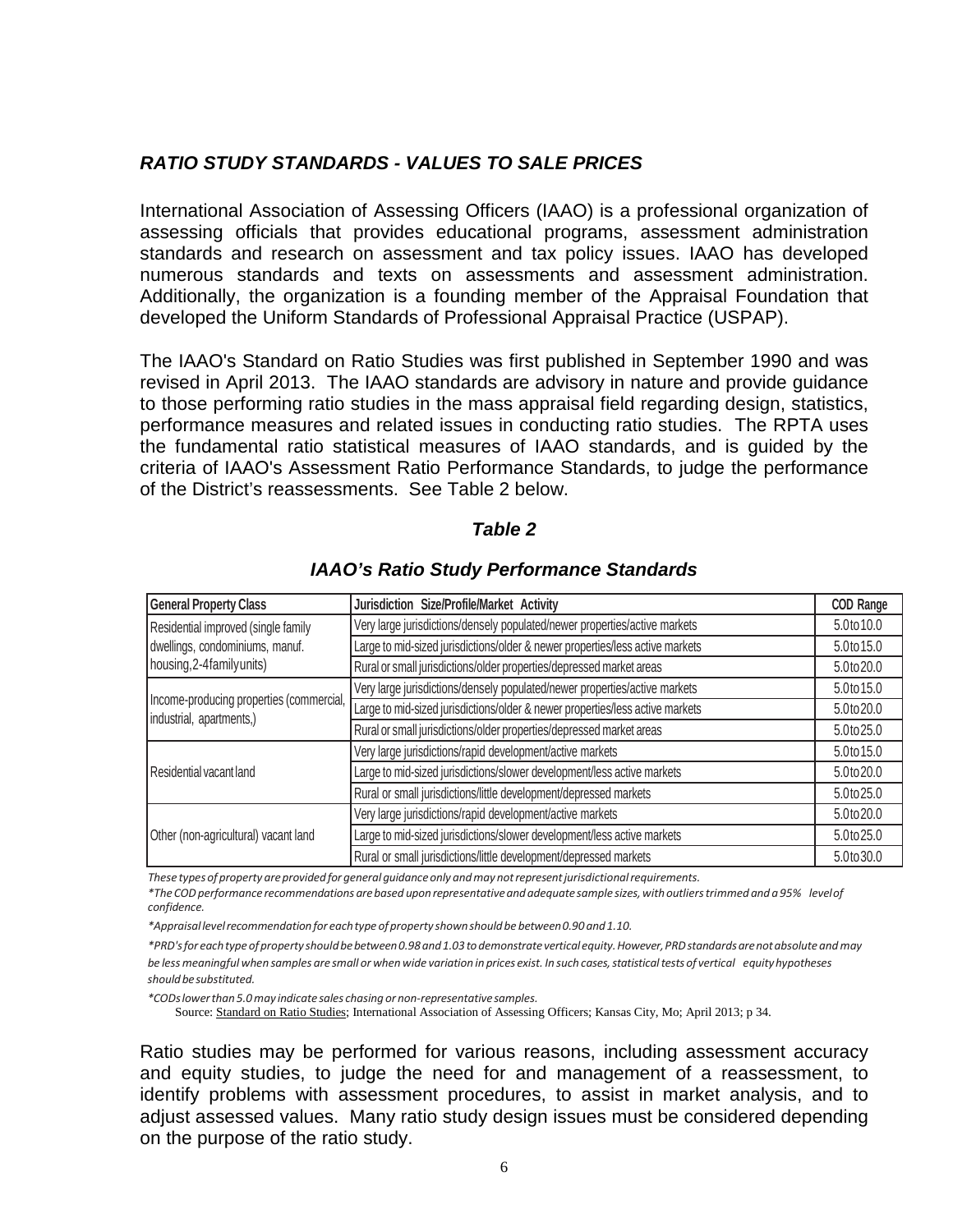This study considers unadjusted sales price data during calendar year 2016 before the valuation date of January 1, 2017, that is the valuation date for the FY 2018 assessments. Generally, only sales that are verified as arms-length transactions are included in the study. Sales between related parties, to or from financial institutions or government agencies, or sales with extreme ratios (which indicate abnormal transactions) are not used in this study. An attempt was made to contact the property owner and physically inspect all sales. Where property owners were not at home or failed to respond to the "Sales Verification Questionnaire" mailed to them, an exterior inspection was performed. Thus, some of these transactions may have had conditions that could have warranted their exclusion from the study; but the transactions were included notwithstanding. Generally, RPTA's ratio performance is good and conforms to IAAO standards.

In circumstances where property values are rapidly changing, ratio statistics will be adversely affected. Where real estate prices have been increasing (decreasing), ratio statistics will indicate a lower (higher) assessed value/sale price ratio. However, one should review the average deviation, coefficient of dispersion, and standard deviation to ensure that assessments are uniform.

## *COMPARISON OF RPTA's VALUES TO SALE PRICES*

Quality is the degree of excellence of a product or service. Also, quality is the extent to which a product measures up to certain standards. In this case, a measure of quality of assessment is the ratio study measuring whether the RPTA appraisers assessed properties uniformly and consistent with market value. Assuming the appraiser applied the mass appraisal model uniformly to all properties, this ratio study should show uniformity of assessment. The ratio study is a cross-check by the RPTA management to ensure quality of the mass appraisal. The ratio study was conducted on 6,919 sales of improved residential property and 263 sales of improved commercial property from January 1, 2016 to December 31, 2016, and it compares such sales to the administration's valuations on the tax roll for FY 2018.

Table 3 summarizes the FY 2018 Real Property Assessment/Sale Ratio by neighborhood within the District of Columbia for residential properties. Table 4 displays similar information for commercial properties. Table 5 illustrates the frequency of assessment sale ratios, in the form of a histogram, for residential properties; the sales used in this study were calendar year 2016 real estate sales. Table 6 provides a summary of the compliance with standards, by property type, for the FY 2018 assessment program.

The histogram in Table 5 graphically represents the frequency distribution of individual residential ratios in the study. The general shape of the graph helps to illustrate the amount of dispersion existing in the data. A tall, narrow shape usually indicates less dispersion from the measure of central tendency, whereas a more flat and broad shape illustrates more dispersion and less desirable uniformity. The histogram of RPTA's results illustrates both good central tendency and reasonable dispersion. The measures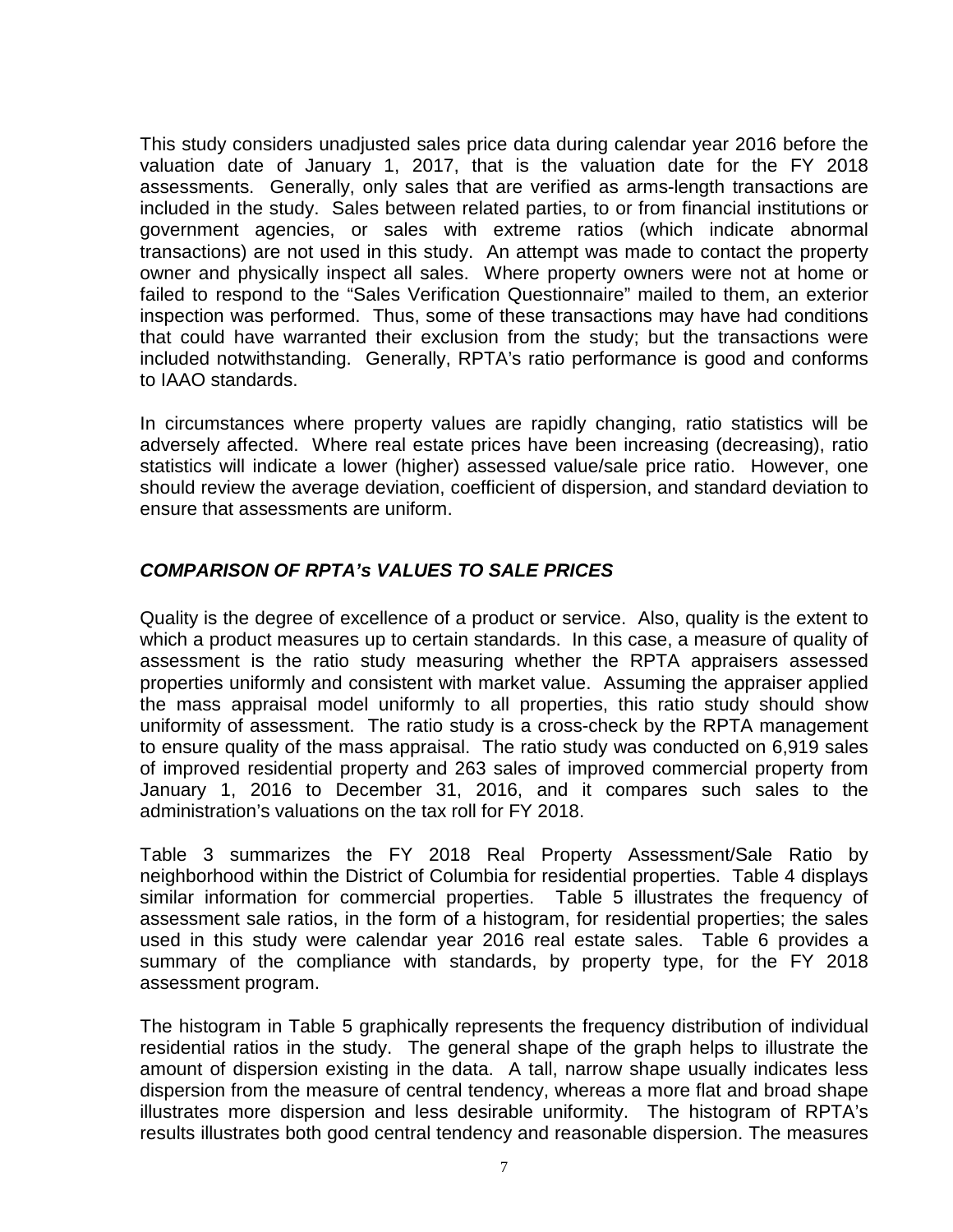of central tendency indicate that properties, on average, have been valued for FY 2018 at approximately 97% of their respective sale prices and that on average all other properties have very similar ratios as indicated by the 7% coefficient of dispersion.

The analysis from Table 6 and the following descriptive statistics indicate that values determined by appraisers for the most recent valuation attained a uniform and appropriate level of value. Table 6 shows that of the fifty-six residential neighborhoods that were valued for FY 2018, forty-nine had a sufficient number of sales to be statistically relevant. All forty-nine residential neighborhoods met all applicable IAAO standards for assessment performance. In the case of commercial property, more weight is given to the income approach to valuation; additionally, there are fewer sales thereby impeding a more thorough investigation.

The summary data presented in Table 7 indicate that District-wide, for the category of all property types, the sales ratio statistics are in full compliance with IAAO's standards.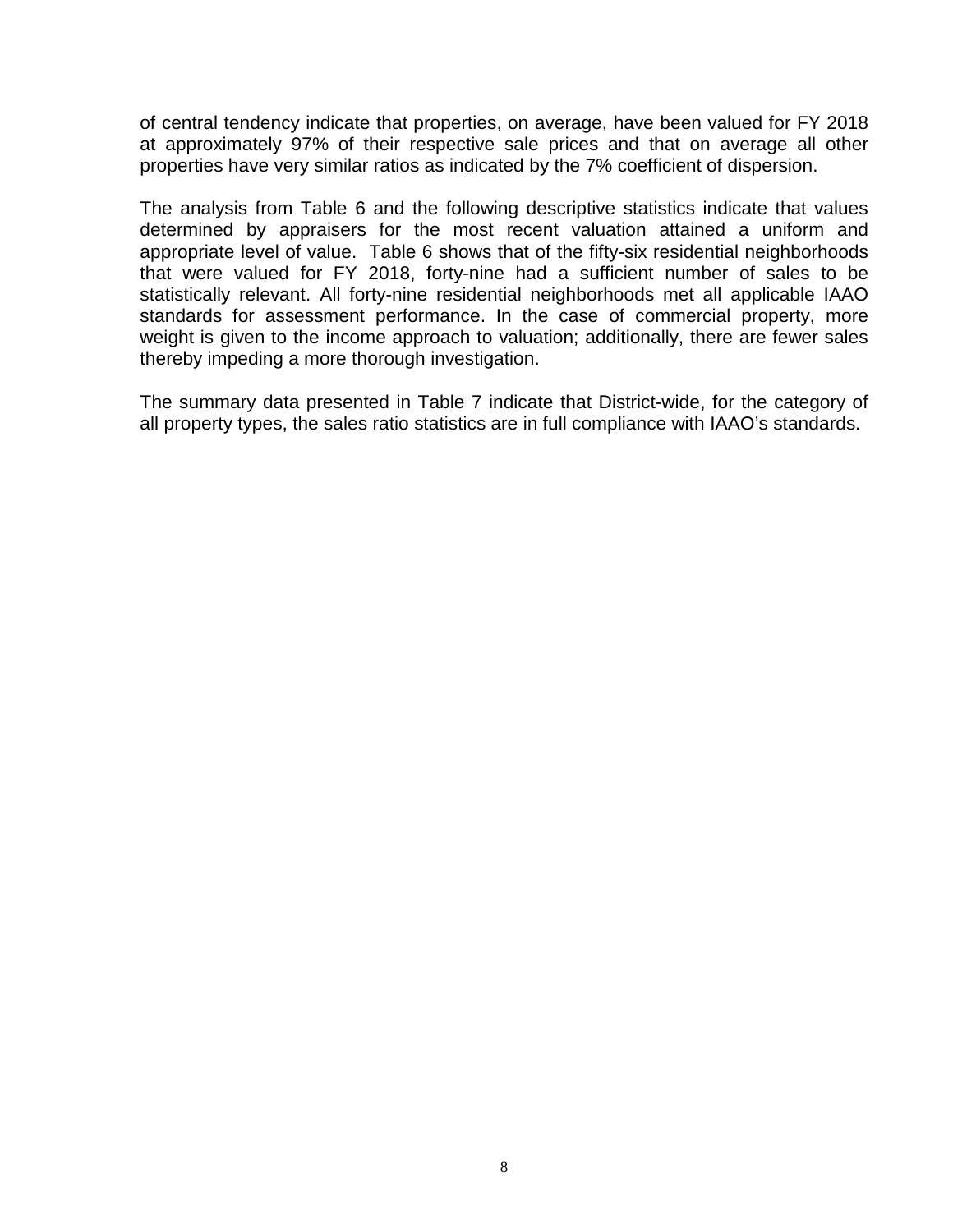### *FY 2018*

### *Residential Real Property Assessment Ratio by Neighborhood*

This table shows the real property assessment ratio data for residential properties. The ratios concern arms-length sales of properties. The sales used were sold between January 1, 2016 and December 31, 2016, and such sales are compared with RPTA's FY 2018 reassessment effective January 1, 2017. In neighborhoods with fewer than 20 sales, the statistics may not represent actual market conditions due to the small sample size.

| Number         | Neighborhood<br>Name    | Number of<br>Sales | Average Sale<br>Price | Median Sale<br>Price | <b>Median Ratio</b> | <b>Mean Ratio</b> | Weighted<br>Mean Ratio | Coefficient of<br>Dispersion | Price-Related<br>Differential |
|----------------|-------------------------|--------------------|-----------------------|----------------------|---------------------|-------------------|------------------------|------------------------------|-------------------------------|
| 1              | AMERICAN UNIVERSITY     | 77                 | 1,003,382             | 965,150              | 97.3                | 95.6              | 95.2                   | 6                            | $\mathbf{1}$                  |
| $\overline{c}$ | <b>ANACOSTIA</b>        | 64                 | 358,422               | 380,000              | 98.2                | 98.1              | 96.7                   | 9                            | 1.01                          |
| 3              | <b>BARRY FARMS</b>      | 25                 | 339,882               | 353,900              | 98.7                | 97.8              | 98.2                   | 5                            | $\mathbf{1}$                  |
| 4              | <b>BERKELEY</b>         | 28                 | 1,764,275             | 1,494,113            | 99.3                | 101               | 100.7                  | 8                            | $\mathbf{1}$                  |
| 5              | <b>BRENTWOOD</b>        | 36                 | 389,950               | 397,000              | 97.4                | 95.8              | 95.5                   | $\overline{7}$               | $\mathbf{1}$                  |
| 6              | <b>BRIGHTWOOD</b>       | 143                | 551,564               | 550,000              | 98.2                | 99.7              | 99.3                   | $\overline{7}$               | $\mathbf{1}$                  |
| $\overline{7}$ | <b>BROOKLAND</b>        | 272                | 581,922               | 580,557              | 97.3                | 96.4              | 96.2                   | $\overline{7}$               | $\mathbf{1}$                  |
| 8              | <b>BURLEITH</b>         | 41                 | 1,101,044             | 941,000              | 98                  | 97.4              | 96.7                   | 5                            | 1.01                          |
| 9              | <b>CAPITOL HILL</b>     | 142                | 942,630               | 905,849              | 97.8                | 96.8              | 95.3                   | $\overline{7}$               | 1.02                          |
| 10             | CENTRAL                 | 317                | 670,476               | 512,000              | 97.4                | 97.7              | 96.9                   | 7                            | 1.01                          |
| 11             | CHEVY CHASE             | 206                | 1,013,054             | 961,175              | 98.7                | 98.5              | 98.3                   | 5                            | 1                             |
| 12             | <b>CHILLUM</b>          | 26                 | 577,902               | 552,500              | 96.2                | 95.7              | 95.7                   | 6                            | $\mathbf{1}$                  |
| 13             | <b>CLEVELAND PARK</b>   | 126                | 858,508               | 483,000              | 98                  | 98.1              | 97.6                   | 5                            | 1.01                          |
| 14             | <b>COLONIAL VILLAGE</b> | 11                 | 1,007,091             | 872,000              | 97.3                | 96.7              | 97.8                   | 6                            | 0.99                          |
| 15             | <b>COLUMBIA HEIGHTS</b> | 549                | 582,736               | 580,000              | 97.8                | 98.1              | 97.7                   | 6                            | $\mathbf{1}$                  |
| 16             | <b>CONGRESS HEIGHTS</b> | 82                 | 282,209               | 291,500              | 98.5                | 98.7              | 96.2                   | 11                           | 1.03                          |
| 17             | <b>CRESTWOOD</b>        | 17                 | 998,088               | 927,000              | 97.6                | 99.2              | 98.8                   | 6                            | 1                             |
| 18             | <b>DEANWOOD</b>         | 170                | 302,745               | 295,750              | 97.4                | 97.6              | 97.1                   | 9                            | 1.01                          |
| 19             | <b>ECKINGTON</b>        | 149                | 639,344               | 635,000              | 97                  | 97.6              | 97.6                   | 5                            | $\mathbf{1}$                  |
| 20             | <b>FOGGY BOTTOM</b>     | 51                 | 358,290               | 293,000              | 97                  | 98                | 98.3                   | $\overline{7}$               | $\mathbf{1}$                  |
| 21             | <b>FOREST HILLS</b>     | 63                 | 777,121               | 370,000              | 98                  | 97.5              | 97.8                   | $\overline{7}$               | $\mathbf{1}$                  |
| 22             | FORT DUPONT PARK        | 84                 | 302,505               | 318,000              | 98.1                | 98.3              | 98                     | $\overline{7}$               | $\mathbf{1}$                  |
| 23             | <b>FOXHALL</b>          | 19                 | 998,518               | 932,500              | 98.4                | 95.8              | 94.5                   | 7                            | 1.01                          |
| 24             | <b>GARFIELD</b>         | 54                 | 896,591               | 585,000              | 97.4                | 97.9              | 97.5                   | 5                            | $\mathbf{1}$                  |
| 25             | <b>GEORGETOWN</b>       | 196                | 1,314,395             | 1,100,000            | 98.1                | 97.1              | 97.5                   | 5                            | $\mathbf{1}$                  |
| 26             | <b>GLOVER PARK</b>      | 82                 | 585,823               | 429,700              | 98.3                | 98.9              | 98.1                   | 5                            | 1.01                          |
| 27             | <b>HAWTHORNE</b>        | 8                  | 995,609               | 982,500              | 98.3                | 97.7              | 98.1                   | $\ensuremath{\mathsf{3}}$    | $\mathbf{1}$                  |
| 28             | <b>HILLCREST</b>        | 76                 | 348,255               | 376,250              | 95                  | 97                | 95.9                   | 10                           | 1.01                          |
| 29             | <b>KALORAMA</b>         | 143                | 911,733               | 542,500              | 98.1                | 97.8              | 97.1                   | 5                            | 1.01                          |
| 30             | <b>KENT</b>             | 40                 | 1,657,162             | 1,340,000            | 99.3                | 100               | 99.4                   | $\overline{7}$               | 1.01                          |

**Type of Property: Residential**<br>
<del>contact</del> in the contact of the contact of the contact of the contact of the contact of the contact of the contact of the contact of the contact of the contact of the contact of the contact

 $\overline{\phantom{0}}$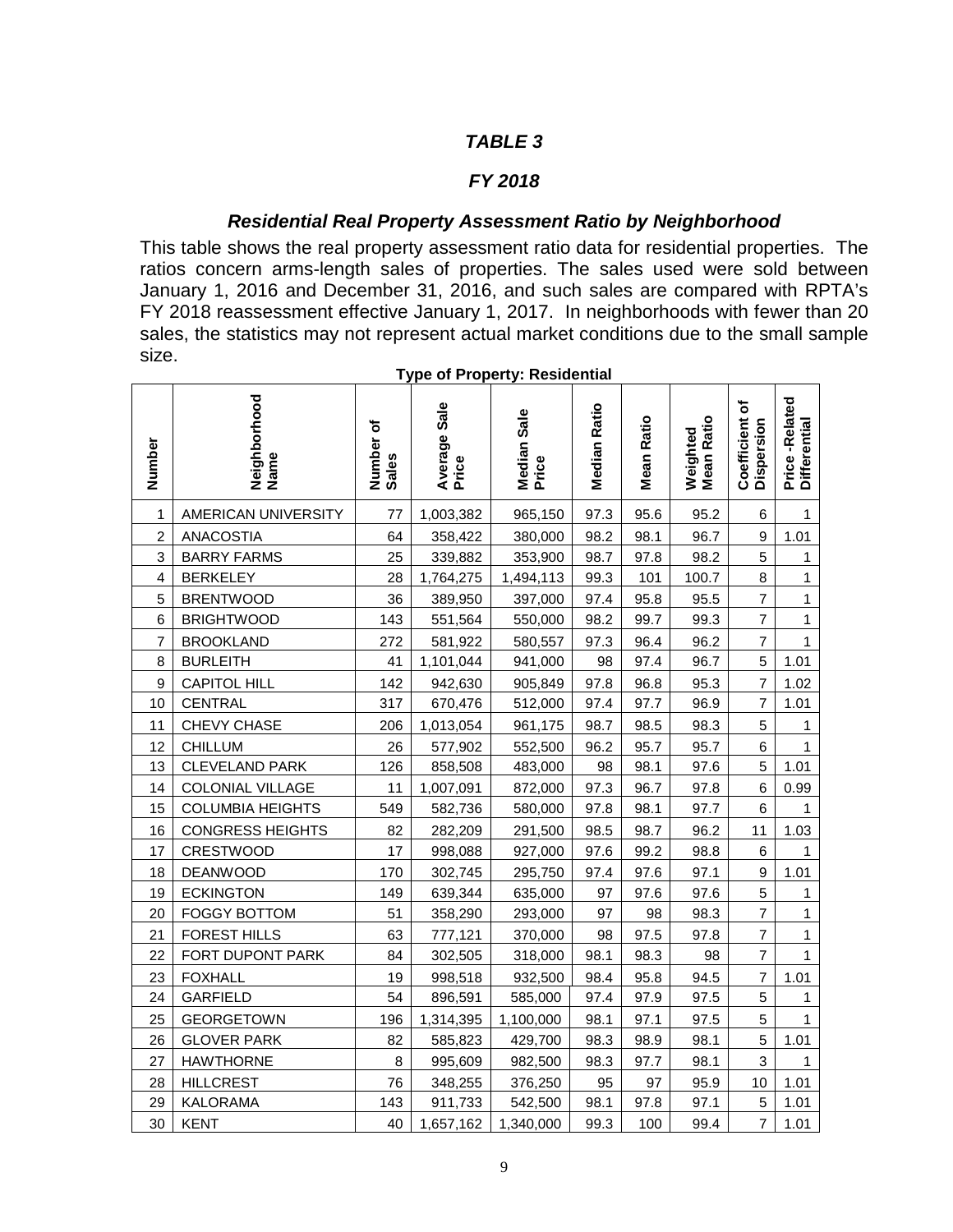| Number | Neighborhood<br>Name       | Number of Sales | Average Sale<br>Price | Median Sale Price | <b>Median Ratio</b> | <b>Mean Ratio</b> | Weighted Mean<br>Ratio | Coefficient of<br>Dispersion | Price-Related<br>Differential |
|--------|----------------------------|-----------------|-----------------------|-------------------|---------------------|-------------------|------------------------|------------------------------|-------------------------------|
| 31     | <b>LEDROIT PARK</b>        | 110             | 736,180               | 679,155           | 97.2                | 97.2              | 97                     | 5                            | 1                             |
| 32     | <b>LILY PONDS</b>          | 101             | 364,541               | 369,955           | 97.8                | 97.1              | 97.3                   | 6                            | $\overline{1}$                |
| 33     | <b>MARSHALL HEIGHTS</b>    | 45              | 317,649               | 324,000           | 93.6                | 95.3              | 94                     | 12                           | 1.01                          |
| 34     | MASS. AVE. HEIGHTS         | $\overline{4}$  | 3,672,500             | 3,557,500         | 98.8                | 97.8              | 98.3                   | $\overline{2}$               | 0.99                          |
| 35     | <b>MICHIGAN PARK</b>       | 37              | 565,903               | 560,000           | 97.1                | 97.4              | 97                     | 6                            | 1                             |
| 36     | <b>MOUNT PLEASANT</b>      | 248             | 638,450               | 577,000           | 98.4                | 98.3              | 98.3                   | 6                            | $\mathbf{1}$                  |
| 37     | N. CLEVELAND PARK          | 30              | 1,134,493             | 1,042,500         | 96.8                | 98.2              | 97.3                   | $\overline{7}$               | 1.01                          |
| 38     | OBSERVATORY CIRCLE         | 76              | 855,308               | 567,500           | 97.8                | 97.4              | 95.1                   | 5                            | 1.02                          |
| 39     | OLD CITY #1                | 842             | 666,293               | 640,000           | 97                  | 97.4              | 97                     | 6                            | $\mathbf{1}$                  |
| 40     | OLD CITY #2                | 851             | 651,405               | 580,000           | 97.2                | 97.6              | 97.1                   | 6                            | 1.01                          |
| 41     | <b>PALISADES</b>           | 48              | 980,128               | 875,000           | 98.8                | 97.9              | 97.2                   | $\overline{7}$               | 1.01                          |
| 42     | <b>PETWORTH</b>            | 312             | 576,302               | 590,000           | 95                  | 94.1              | 93                     | 10                           | 1.01                          |
| 43     | <b>RANDLE HEIGHTS</b>      | 100             | 356,853               | 347,500           | 97.6                | 97.6              | 96.3                   | 7                            | 1.01                          |
| 44     | <b>NOMA</b>                | $\mathsf 0$     | 0                     | 0                 | 0                   | $\mathbf 0$       | $\pmb{0}$              | $\mathbf 0$                  | 0                             |
| 46     | <b>SW WATERFRONT</b>       | 166             | 495,017               | 409,450           | 95                  | 95.7              | 95.1                   | 5                            | 1.01                          |
| 47     | <b>RIGGS PARK</b>          | 79              | 447,912               | 430,000           | 96.5                | 94.1              | 93.2                   | 10                           | 1.01                          |
| 48     | <b>SHEPHERD PARK</b>       | 28              | 866,575               | 828,250           | 97.6                | 97.8              | 97                     | 5                            | 1.01                          |
| 49     | <b>16TH STREET HEIGHTS</b> | 83              | 765,746               | 769,000           | 96.7                | 97.5              | 96.9                   | $\bf 8$                      | 1.01                          |
| 50     | <b>SPRING VALLEY</b>       | 29              | 1,668,069             | 1,585,000         | 99.8                | 101               | 100.7                  | 5                            | 1                             |
| 51     | <b>TAKOMA PARK</b>         | 30              | 498,819               | 500,000           | 98.2                | 100               | 99.3                   | $\boldsymbol{9}$             | 1.01                          |
| 52     | <b>TRINIDAD</b>            | 176             | 474,584               | 450,000           | 95                  | 93                | 91.4                   | 9                            | 1.02                          |
| 53     | WAKEFIELD                  | 26              | 755,803               | 675,000           | 98.9                | 97.5              | 98.2                   | 5                            | 0.99                          |
| 54     | <b>WESLEY HEIGHTS</b>      | 60              | 1,027,418             | 662,500           | 97.4                | 95.8              | 96.1                   | $\overline{7}$               | $\mathbf{1}$                  |
| 55     | <b>WOODLEY</b>             | $\overline{7}$  | 1,690,429             | 1,527,500         | 98.3                | 101               | 100.9                  | 5                            | 1                             |
| 56     | <b>WOODRIDGE</b>           | 89              | 544,589               | 540,000           | 96.2                | 96.9              | 97.1                   | $\overline{7}$               | $\mathbf{1}$                  |
| 66     | FORT LINCOLN               | 45              | 588,145               | 553,000           | 96.9                | 95.6              | 94.4                   | 5                            | 1.01                          |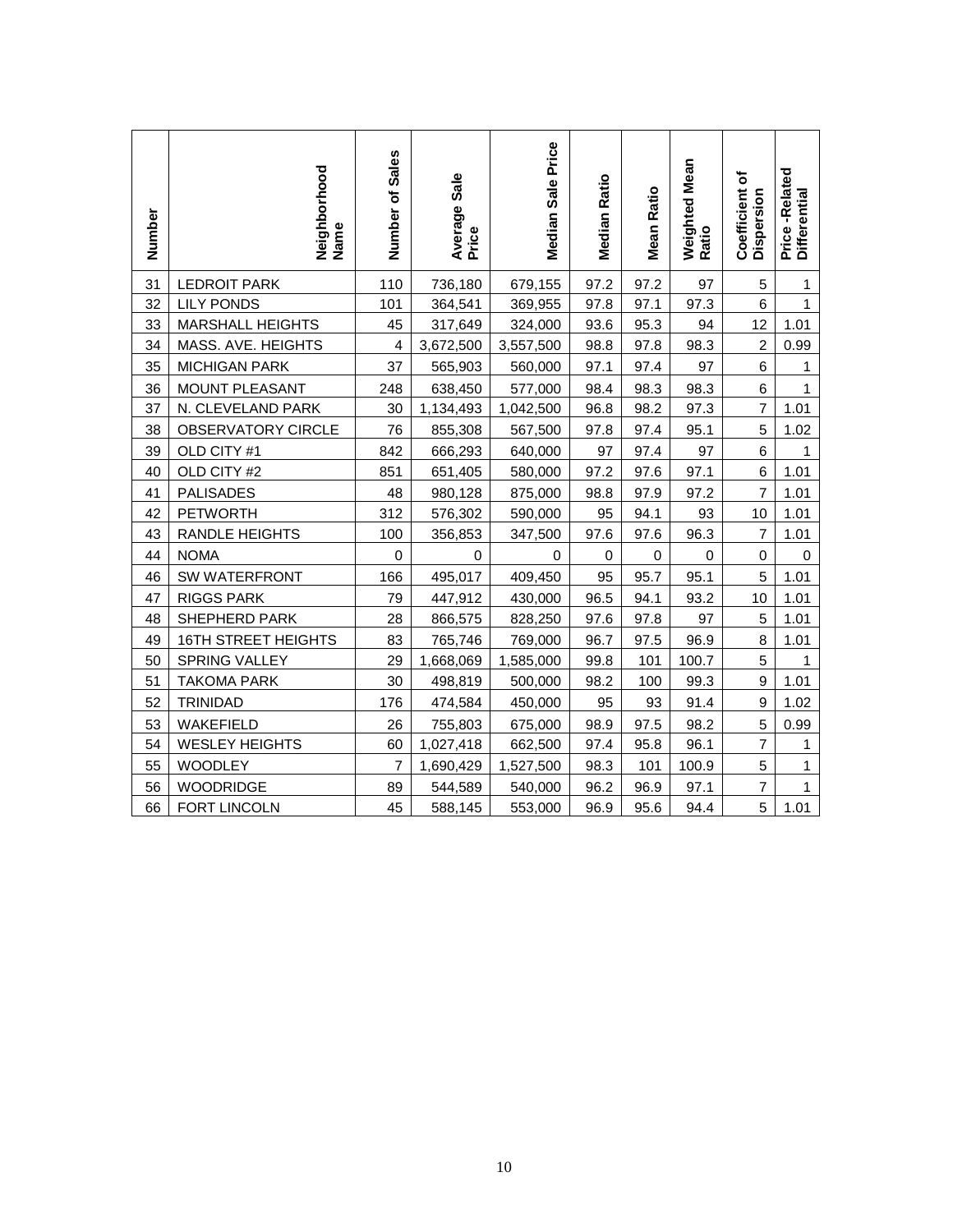#### *FY 2018*

#### *Commercial Real Property Assessment Ratio by Neighborhood*

This table shows the real property assessment ratio data for commercial properties. The ratios concern arms-length sales of properties. The sales used were sold between January 1, 2016 and December 31, 2016, and such sales are compared with RPTA's FY 2018 reassessment effective January 1, 2017. In neighborhoods with fewer than 20 sales, the statistics may not represent actual market conditions due to the small sample size.

| Number                    | Neighborhoo<br>d Name   | ŏ<br>Number<br>Sales | Average Sale<br>Price | Median Sale<br>Price | <b>Median Ratio</b> | <b>Mean Ratio</b> | Weighted<br>Mean Ratio | ৳<br>Coefficient o<br>Dispersion | Price-Related<br>Differential |
|---------------------------|-------------------------|----------------------|-----------------------|----------------------|---------------------|-------------------|------------------------|----------------------------------|-------------------------------|
| 1                         | AMERICAN UNIVERSITY     | $\overline{c}$       | 15,262,500            | 15,262,500           | 95.4                | 95.4              | 95.4                   | 1                                | 1                             |
| $\overline{c}$            | <b>ANACOSTIA</b>        | 5                    | 984,200               | 451,000              | 100.7               | 91.1              | 98                     | 12                               | 0.93                          |
| $\ensuremath{\mathsf{3}}$ | <b>BARRY FARMS</b>      | 1                    | 1,000,000             | 1,000,000            | 90.4                | 90.4              | 90.4                   | 0                                | 1                             |
| $\overline{5}$            | <b>BRENTWOOD</b>        | $\overline{7}$       | 4,658,714             | 4,100,000            | 73.3                | 76.3              | $\overline{75}$        | $\overline{24}$                  | 1.02                          |
| $\,6$                     | <b>BRIGHTWOOD</b>       | 5                    | 2,330,000             | 825,000              | 97.8                | 103               | 108.8                  | 11                               | 0.95                          |
| 7                         | <b>BROOKLAND</b>        | 8                    | 4,928,310             | 1,405,000            | 101.9               | 101               | 101.5                  | $\overline{4}$                   | 0.99                          |
| 9                         | <b>CAPITOL HILL</b>     | 8                    | 1,926,921             | 1,662,000            | 86.5                | 84.5              | 75.7                   | 28                               | 1.12                          |
| 10                        | <b>CENTRAL</b>          | 23                   | 53,306,107            | 18,250,000           | 96.4                | 91.7              | 91                     | 10                               | 1.01                          |
| 11                        | CHEVY CHASE             | 4                    | 11,364,901            | 2714000              | 100                 | 88.5              | 57.8                   | 13                               | 1.53                          |
| 12                        | <b>CHILLUM</b>          | 4                    | 11,391,083            | 5,819,665            | 129.9               | 124               | 107.1                  | 11                               | 1.16                          |
| 15                        | <b>COLUMBIA HEIGHTS</b> | 21                   | 3,311,122             | 1,525,000            | 89.3                | 83.9              | 73.8                   | 14                               | 1.14                          |
| 16                        | <b>CONGRESS HEIGHTS</b> | 10                   | 1,319,200             | 697,500              | 101.6               | 97.4              | 84.5                   | 13                               | 1.15                          |
| 18                        | <b>DEANWOOD</b>         | 10                   | 5,678,636             | 975,000              | 95.9                | 93.8              | 81.5                   | 27                               | 1.15                          |
| 19                        | <b>ECKINGTON</b>        | 4                    | 5,919,125             | 5,404,500            | 90                  | 87                | 90.7                   | 8                                | 0.96                          |
| 20                        | <b>FOGGY BOTTOM</b>     | 5                    | 28,664,913            | 30,500,000           | 93                  | 90.9              | 87.9                   | 22                               | 1.03                          |
| 22                        | FORT DUPONT PARK        | 5                    | 3,051,500             | 1,900,000            | 99.4                | 108               | 103.5                  | 11                               | 1.04                          |
| 24                        | <b>GARFIELD</b>         | 1                    | 2,950,000             | 2,950,000            | 94.1                | 94.1              | 94.1                   | 0                                | 1                             |
| 25                        | <b>GEORGETOWN</b>       | 17                   | 11,915,164            | 2,250,000            | 93.6                | 91.5              | 94.6                   | $\overline{7}$                   | 0.97                          |
| 26                        | <b>GLOVER PARK</b>      | $\mathbf 1$          | 935,000               | 935000               | 136.7               | 137               | 136.7                  | 0                                | 1                             |
| 28                        | <b>HILLCREST</b>        | 3                    | 1,013,333             | 975,000              | 98.6                | 97.1              | 98.1                   | $\overline{a}$                   | 0.99                          |
| 29                        | <b>KALORAMA</b>         | $\mathsf g$          | 29,029,333            | 2400000              | 91.8                | 100               | 111.8                  | 21                               | 0.89                          |
| 30                        | <b>KENT</b>             | 1                    | 809,000               | 809,000              | 97.3                | 97.3              | 97.3                   | 0                                | 1                             |
| 31                        | <b>LEDROIT PARK</b>     | 1                    | 1,050,000             | 1,050,000            | 90.4                | 90.4              | 90.4                   | $\pmb{0}$                        | $\mathbf{1}$                  |
| 33                        | <b>MARSHALL HEIGHTS</b> | $\,$ 3 $\,$          | 1,021,500             | 785,000              | 102                 | 99.2              | 96                     | 6                                | 1.03                          |
| $\overline{36}$           | <b>MOUNT PLEASANT</b>   | $\overline{8}$       | 3,258,750             | 1,922,500            | 93.2                | 92.7              | 93.4                   | $\overline{4}$                   | 0.99                          |
| 37                        | N. CLEVELAND PARK       | 1                    | 30,000,000            | 30,000,000           | 97.1                | 97.1              | 97.1                   | 0                                | 1                             |
| 38                        | OBSERVATORY CIRCLE      | 1                    | 950,000               | 950,000              | 102.1               | 102               | 102.1                  | 0                                | $\mathbf{1}$                  |
| $\overline{39}$           | OLD CITY #1             | 27                   | 9,909,488             | 1200000              | 92.1                | 89.5              | 71.8                   | 15                               | 1.25                          |
| 40                        | OLD CITY #2             | 27                   | 9,005,744             | 2,575,000            | 89.9                | 85                | 81.3                   | 14                               | 1.05                          |
| 41                        | <b>PALISADES</b>        | $\mathbf{1}$         | 900,000               | 900,000              | 91.4                | 91.4              | 91.4                   | $\pmb{0}$                        | $\mathbf{1}$                  |
| 42                        | <b>PETWORTH</b>         | 13                   | 2,124,826             | 1,475,000            | 91.5                | 91.5              | 87.3                   | 16                               | 1.05                          |
| 43                        | <b>RANDLE HEIGHTS</b>   | 1                    | 520,000               | 520,000              | 99.1                | 99.1              | 99.1                   | 0                                | 1                             |
| 44                        | <b>NOMA</b>             | 5                    | 98,326,064            | 125, 170, 775        | 91.5                | 90.8              | 90.4                   | $\overline{7}$                   | $\mathbf{1}$                  |

#### **Type of Property: Commercial**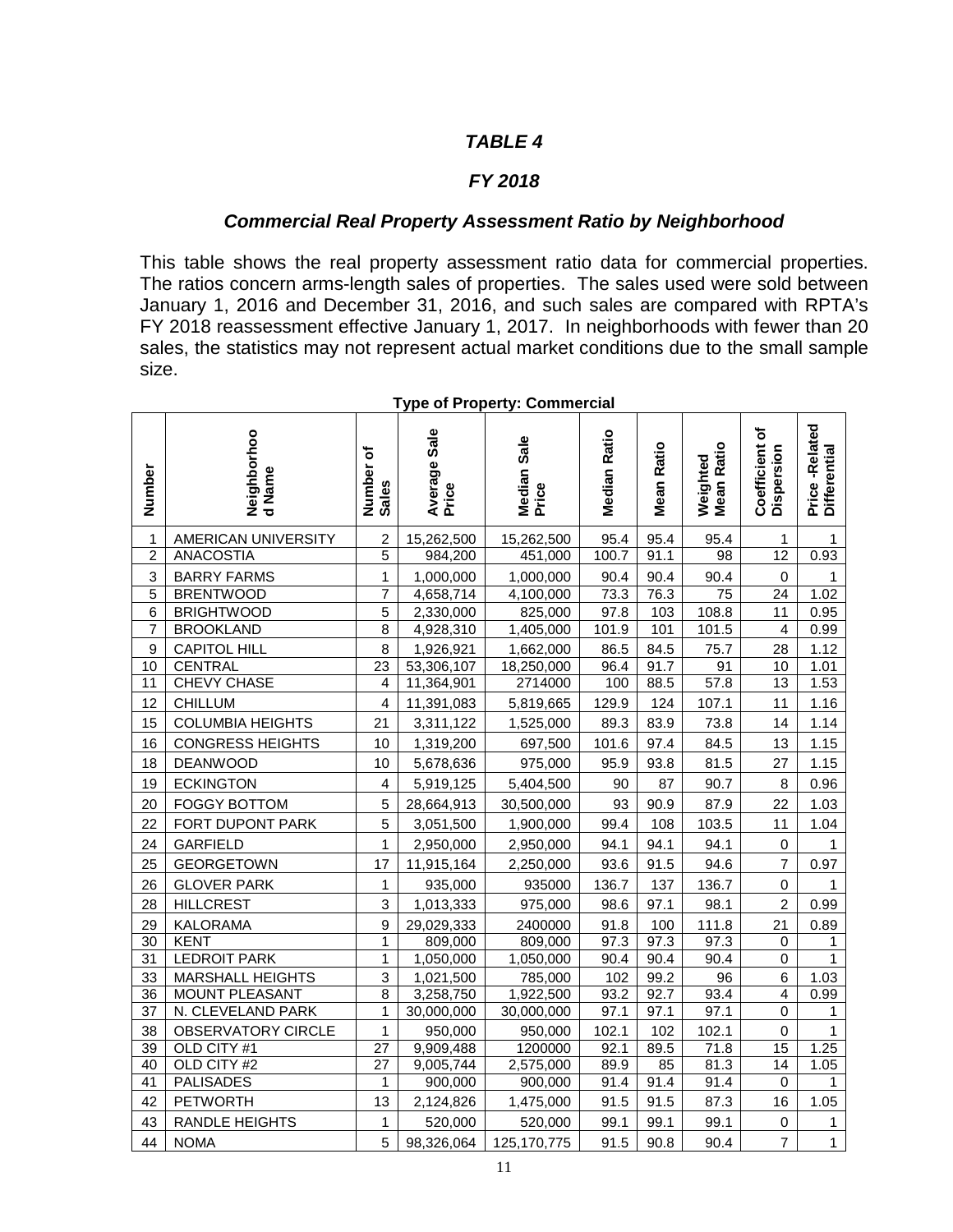| Number | ਠ<br>Neighb<br>Name        | Sales<br>umber<br>৳<br>z | Sale<br>verage<br>Avera<br>Price | Sale<br>Median<br>Price | Ratio<br>c<br>Mediar | Ratio<br>Mean | <b>Mean</b><br>Weighted<br>ੁੰ<br>ਛ<br>œ | sion<br>ត្ថ<br>Disper:<br>ā<br>oeffi<br>৳<br>ပ | Related<br>ntial<br>₫<br>Price-I<br>Differ |
|--------|----------------------------|--------------------------|----------------------------------|-------------------------|----------------------|---------------|-----------------------------------------|------------------------------------------------|--------------------------------------------|
| 48     | <b>SHEPHERD PARK</b>       | 3                        | 1,646,667                        | 1630000                 | 97.2                 | 96.5          | 97.1                                    | 2                                              | 0.99                                       |
| 49     | <b>16TH STREET HEIGHTS</b> | 6                        | 1,003,902                        | 1,012,500               | 95.3                 | 92.4          | 88.4                                    | 16                                             | 1.05                                       |
| 51     | TAKOMA PARK                |                          | 420,000                          | 420,000                 | 94                   | 94            | 94                                      | 0                                              |                                            |
| 52     | TRINIDAD                   | 5                        | 16,967,000                       | 2,300,000               | 96.2                 | 83.8          | 93.1                                    | 30                                             | 0.9                                        |
| 56     | <b>WOODRIDGE</b>           | 6                        | 2,255,250                        | 2,180,000               | 74.2                 | 74.9          | 71.8                                    | 23                                             | 1.04                                       |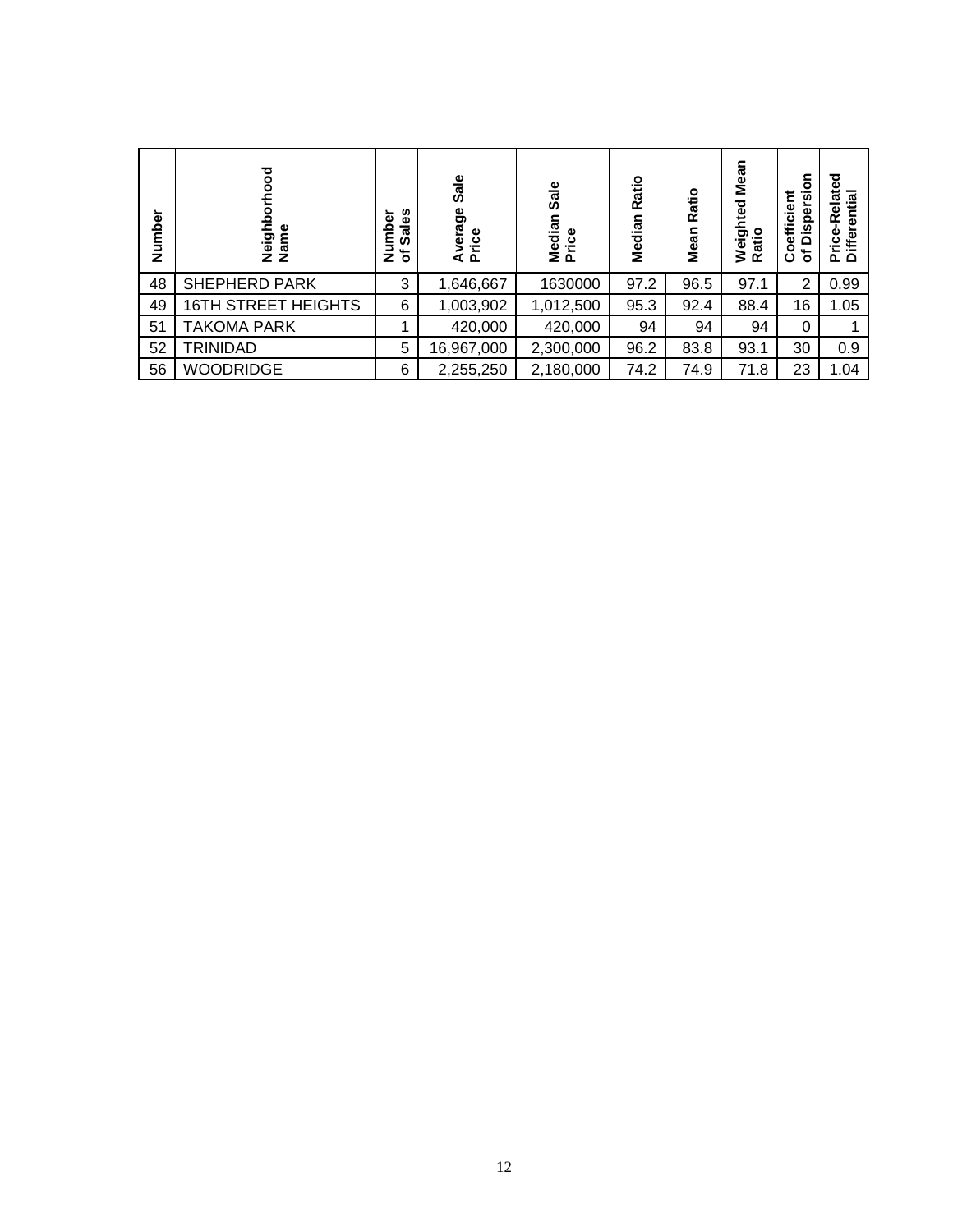## *FY 2018 HISTOGRAM OF RESIDENTIAL SALES RATIOS*



# **GRAPH OF SALES RATIOS**

Mean =97.28<br>Std. Dev. =9.496<br>N =6,919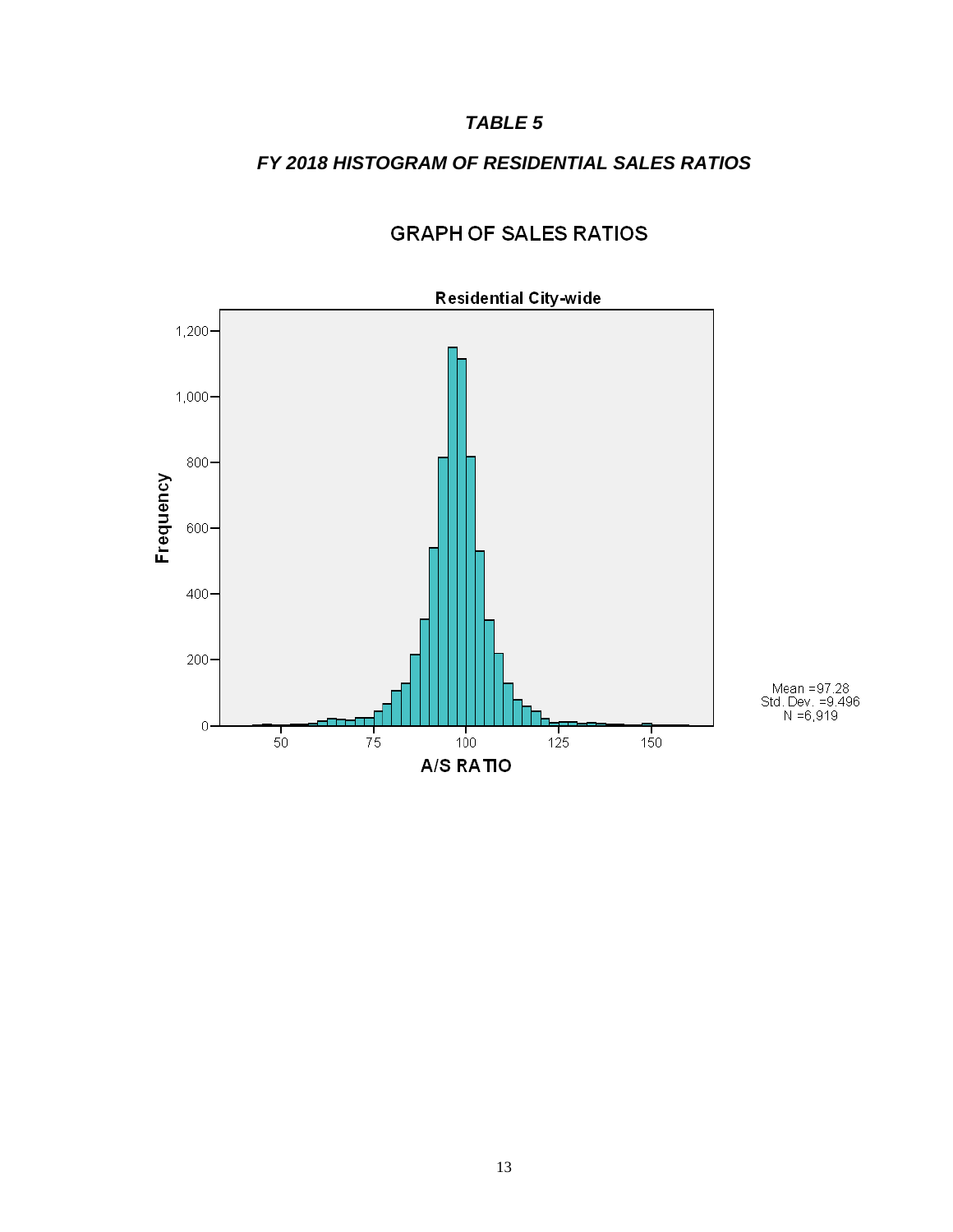# *Compliance with IAAO Ratio Study Performance Standards for FY 2018 Assessments*

The IAAO sets advisory standards for assessment statistics. These standards are depicted in Table 2. In this table, a "+" indicates compliance with the standards.

| 2018                    | Residential<br>Median Ratio | Residential<br>Coefficient of<br>Dispersion | Residential<br>Price-Related<br>Differential | Commercial<br><b>Median Ratio</b> |
|-------------------------|-----------------------------|---------------------------------------------|----------------------------------------------|-----------------------------------|
| AMERICAN UNIVERSITY     | Ŧ                           | ÷                                           | $\ddot{}$                                    | Ø                                 |
| <b>ANACOSTIA</b>        | Ŧ                           | ÷                                           | $\ddot{}$                                    | Ø                                 |
| <b>BARRY FARMS</b>      | Ŧ                           | ÷                                           | ÷                                            | Ø                                 |
| <b>BERKELEY</b>         | ÷                           | ÷                                           | ÷                                            | Ø                                 |
| <b>BRENTWOOD</b>        | ÷                           | ÷                                           | ÷                                            | Ø                                 |
| <b>BRIGHTWOOD</b>       | ÷                           | ÷                                           | ÷                                            | Ø                                 |
| <b>BROOKLAND</b>        | ÷                           | ÷                                           | ÷                                            | Ø                                 |
| <b>BURLEITH</b>         | ÷                           | ÷                                           | ÷                                            | Ø                                 |
| <b>CAPITOL HILL</b>     | ÷                           | ÷                                           | ÷                                            | Ø                                 |
| <b>CENTRAL</b>          | ÷                           | ÷                                           | ÷                                            | ÷                                 |
| <b>CHEVY CHASE</b>      | ÷                           | ÷                                           | ÷                                            | Ø                                 |
| <b>CHILLUM</b>          | ÷                           | ÷                                           | ÷                                            | Ø                                 |
| <b>CLEVELAND PARK</b>   | Ŧ                           | ÷                                           | $\ddot{}$                                    | Ø                                 |
| <b>COLONIAL VILLAGE</b> | Ø                           | Ø                                           | Ø                                            | Ø                                 |
| <b>COLUMBIA HEIGHTS</b> | Ŧ                           | ÷                                           | $\ddot{}$                                    | X                                 |
| <b>CONGRESS HEIGHTS</b> | ÷                           | ÷                                           | $\ddot{}$                                    | Ø                                 |
| <b>CRESTWOOD</b>        | Ø                           | Ø                                           | Ø                                            | Ø                                 |
| <b>DEANWOOD</b>         | ÷                           | ÷                                           | ÷                                            | Ø                                 |
| <b>ECKINGTON</b>        | ÷                           | ÷                                           | ÷                                            | Ø                                 |
| <b>FOGGY BOTTOM</b>     | ÷                           | ÷                                           | ÷                                            | Ø                                 |
| <b>FOREST HILLS</b>     | ÷                           | ÷                                           | ÷                                            | Ø                                 |
| FORT DUPONT PARK        | ÷                           | ÷                                           | ÷                                            | Ø                                 |
| <b>FOXHALL</b>          | Ø                           | Ø                                           | Ø                                            | Ø                                 |
| <b>GARFIELD</b>         | Ŧ                           | $\ddot{}$                                   | $\ddot{}$                                    | Ø                                 |
| <b>GEORGETOWN</b>       | $\ddot{}$                   | $\ddot{}$                                   | $\ddot{}$                                    | Ø                                 |
| <b>GLOVER PARK</b>      | Ŧ                           | $\ddot{}$                                   | $\ddot{}$                                    | Ø                                 |
| <b>HAWTHORNE</b>        | Ø                           | Ø                                           | Ø                                            | Ø                                 |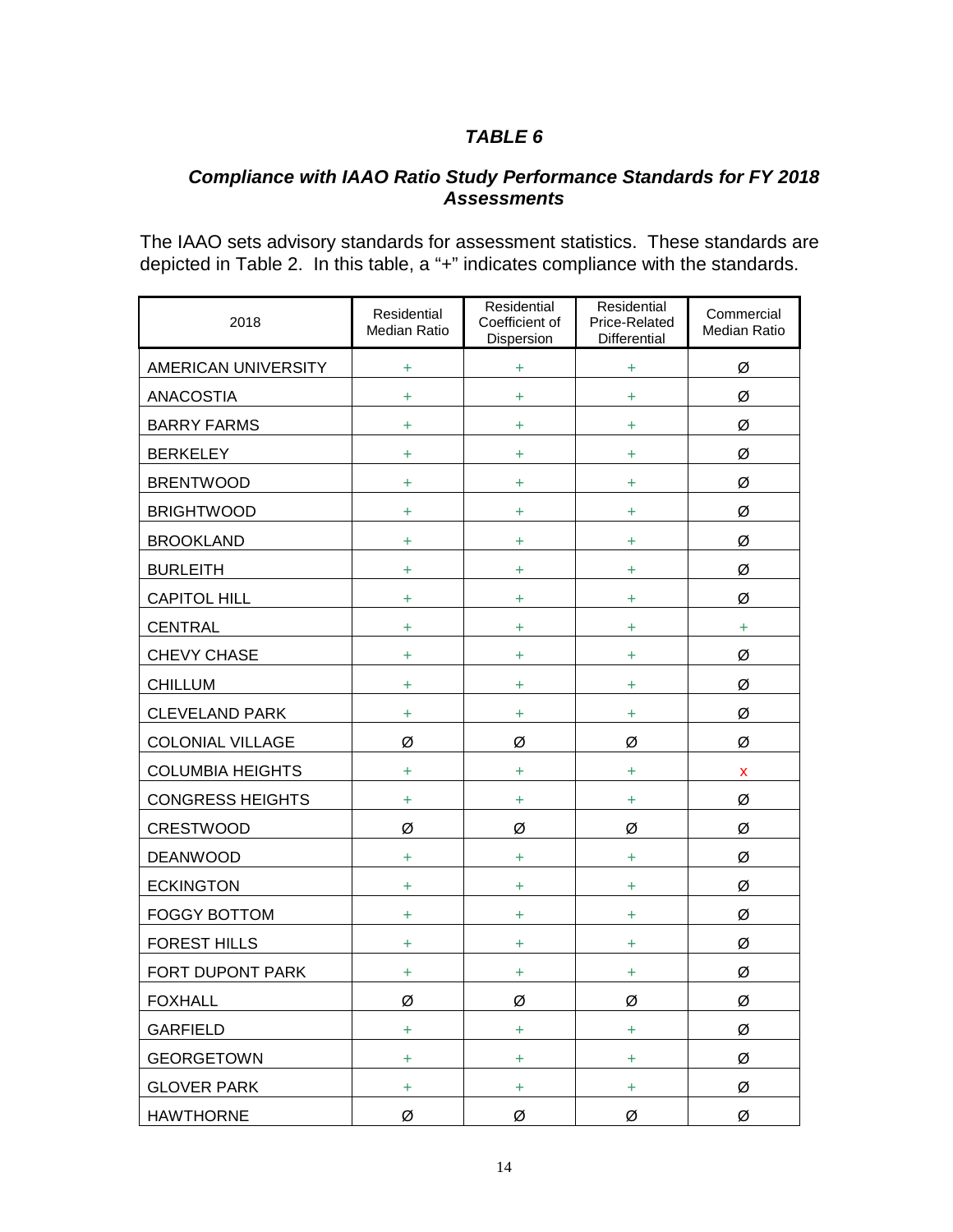| 2018                       | Residential<br>Median Ratio | Residential<br>Coefficient of<br>Dispersion | Residential<br>Price-Related<br>Differential | Commercial<br>Median Ratio |  |
|----------------------------|-----------------------------|---------------------------------------------|----------------------------------------------|----------------------------|--|
| <b>HILLCREST</b>           | ÷                           | $\ddot{}$                                   | $\ddot{}$                                    | Ø                          |  |
| <b>KALORAMA</b>            | ÷                           | ÷                                           | ÷                                            | Ø                          |  |
| <b>KENT</b>                | +                           | ÷                                           | ÷                                            | Ø                          |  |
| <b>LEDROIT PARK</b>        | ÷                           | ÷                                           | ÷                                            | Ø                          |  |
| <b>LILY PONDS</b>          | ÷                           | +                                           | ÷                                            | Ø                          |  |
| <b>MARSHALL HEIGHTS</b>    | Ŧ                           | +                                           | ÷                                            | Ø                          |  |
| MASS. AVE. HEIGHTS         | Ø                           | Ø                                           | Ø                                            | Ø                          |  |
| <b>MICHIGAN PARK</b>       | $\ddot{}$                   | ÷                                           | ÷                                            | Ø                          |  |
| <b>MOUNT PLEASANT</b>      | $\ddot{}$                   | ÷                                           | ÷                                            | Ø                          |  |
| N. CLEVELAND PARK          | ÷                           | +                                           | ÷                                            | Ø                          |  |
| <b>OBSERVATORY CIRCLE</b>  | ÷                           | ÷                                           | ÷                                            | Ø                          |  |
| OLD CITY #1                | ÷                           | +                                           | ÷                                            | ÷                          |  |
| OLD CITY #2                | ÷                           | ÷                                           | ÷                                            | X                          |  |
| <b>PALISADES</b>           | +                           | ÷                                           | ÷                                            | Ø                          |  |
| <b>PETWORTH</b>            | +                           | ÷                                           | ÷                                            | Ø                          |  |
| <b>RANDLE HEIGHTS</b>      | +                           | ÷                                           | ÷                                            | Ø                          |  |
| <b>NOMA</b>                | Ø                           | Ø                                           | Ø                                            | Ø                          |  |
| SW WATERFRONT              | ÷                           | +                                           | ÷                                            | Ø                          |  |
| <b>RIGGS PARK</b>          | Ŧ                           | ÷                                           | ÷                                            | Ø                          |  |
| <b>SHEPHERD PARK</b>       | $\ddot{}$                   | ÷                                           | ÷                                            | Ø                          |  |
| <b>16TH STREET HEIGHTS</b> | ÷                           | ÷                                           | ÷                                            | Ø                          |  |
| <b>SPRING VALLEY</b>       | ÷                           | ÷                                           | ÷                                            | Ø                          |  |
| TAKOMA PARK                | ÷                           | ÷                                           | ÷.                                           | Ø                          |  |
| <b>TRINIDAD</b>            | ÷                           | ÷                                           | ÷                                            | Ø                          |  |
| WAKEFIELD                  | ÷                           | ÷.                                          | ÷                                            | Ø                          |  |
| <b>WESLEY HEIGHTS</b>      | ÷                           | ÷                                           | $\ddot{}$                                    | Ø                          |  |
| <b>WOODLEY</b>             | Ø                           | Ø                                           | Ø                                            | Ø                          |  |
| <b>WOODRIDGE</b>           | ÷                           | $+$                                         | $\ddot{}$                                    | Ø                          |  |
| FORT LINCOLN               | $\ddot{}$                   | ÷                                           | ÷                                            | Ø                          |  |

 $+$  = Meets IAAO Standard

 $x =$  Does not meet IAAO Standard

 $Ø$  = Insufficient data